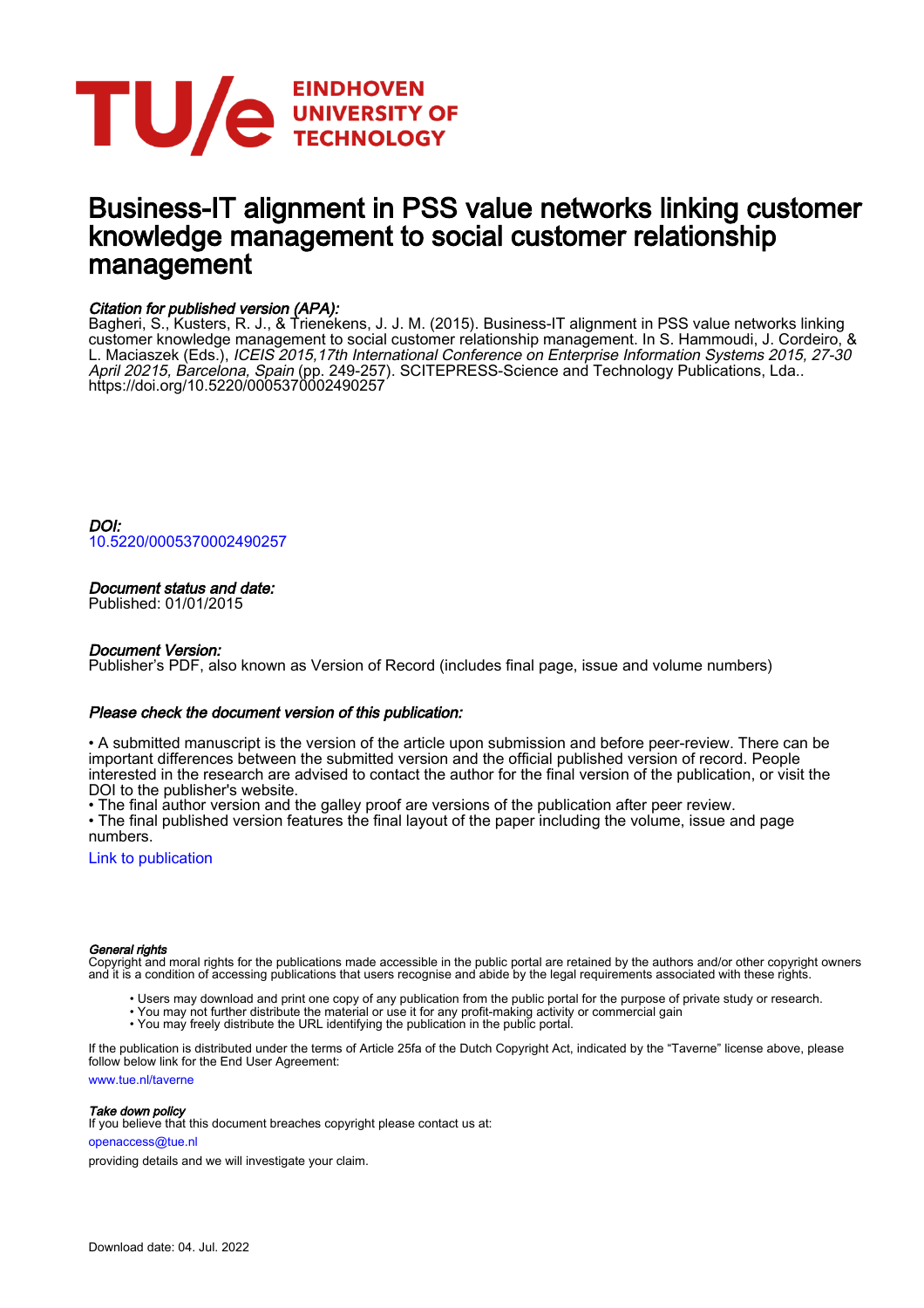# **Business-IT Alignment in PSS Value Networks**  *Linking Customer Knowledge Management to Social Customer Relationship Management*

Samaneh Bagheri, Rob J. Kusters and Jos J. M. Trienekens

*School of Industrial Engineering, Eindhoven University of Technology, 5600 MB Eindhoven, The Netherlands {s.bagheri, r.j.kusters, j.j.m.trienekens}@tue.nl* 

Keywords: Business-IT Alignment, PSS Value Network, CKM, Customer Understanding, SCRM.

Abstract: Offering a PSS that is based on co-creating value with customer, starts with understanding customer needs. Customer understanding is realized through the process of managing customer knowledge across a PSS value network. In this respect, customer knowledge management (CKM) is seen as a core business capability. We extend the notion of CKM capability to a PSS value network, defining it as a value network CKM (VN-CKM) capability. We also look at the supportive IT capability, which we define as the value network social customer relationship management (VN-SCRM) capability. At operational level VN-CKM and VN-SCRM capabilities are reflected in the execution of business processes and information systems. To achieve BIA, a linkage is required between the VN-CKM capability and the VN-SCRM capability and between its accompanying business processes and systems. If in the process of VN-CKM, activities such as creation, storage/retrieve, transfer, and usage of customer knowledge are enabled by VN-SCRM systems across a network, the established BIA will support the functioning of the PSS. In this study we discuss the role of a VN-SCRM capability and identify requirement components of accompanying systems in relation to a VN-CKM capability and accompanying processes, in order to foster BIA at a network level.

### **1 INTRODUCTION**

Offering a product-service system (PSS) emerges as a new business strategy which is inherently based on collaboration within dynamic network of partners and co-creation with customers. By a PSS we mean a longitudinal relational process among multiple actors, including customers, within a value network during which they provide bundles of goods and services as an integrated solution, aimed at meeting individual customer's needs (Grönroos, 2011; Hakanen, 2014; Oliva and Kallenberg, 2003; Storbacka et al., 2013). Since IT is regarded as a technological foundation for the operations of such networks, it is essential to align IT with the business strategy and the operations of the PSS value network. According to Henderson and Venkatraman (1993) achieving business-IT alignment (BIA) requires the degree of fit between business strategy and IT strategy (strategic alignment), and between business processes and supportive concrete information systems (operational alignment). Unlike firm-level studies on BIA, network-level studies are still in their nascent phases. To remedy this, we

already have elaborated the notion of BIA for a PSS value network in which we took a capability-based perspective and claimed the status of BIA at a strategic level can be determined on the basis of an alignment between business and IT capabilities (Bagheri et al., 2014). In this paper we focus on one particular aspect of the capability-based framework, i.e. the relationship between the core capabilities of customer understanding and IT integration capabilities across a PSS value network. In order to operationalize these constructs, we introduce the notions of the customer knowledge management (CKM) capability of the value network (VN-CKM) as a relevant aspect of customer understanding capability. Also we define the social customer relationship management (SCRM) capability of the value network (VN-SCRM) as a relevant aspect of IT integration capability which is basically considered as the ability of a network to provide inter-organizational SCRM systems integration across a value network. As a result in this paper the relationship between VN-CKM capability with VN-SCRM capability (i.e. strategic BIA) as well as relationship between VN-CKM processes with a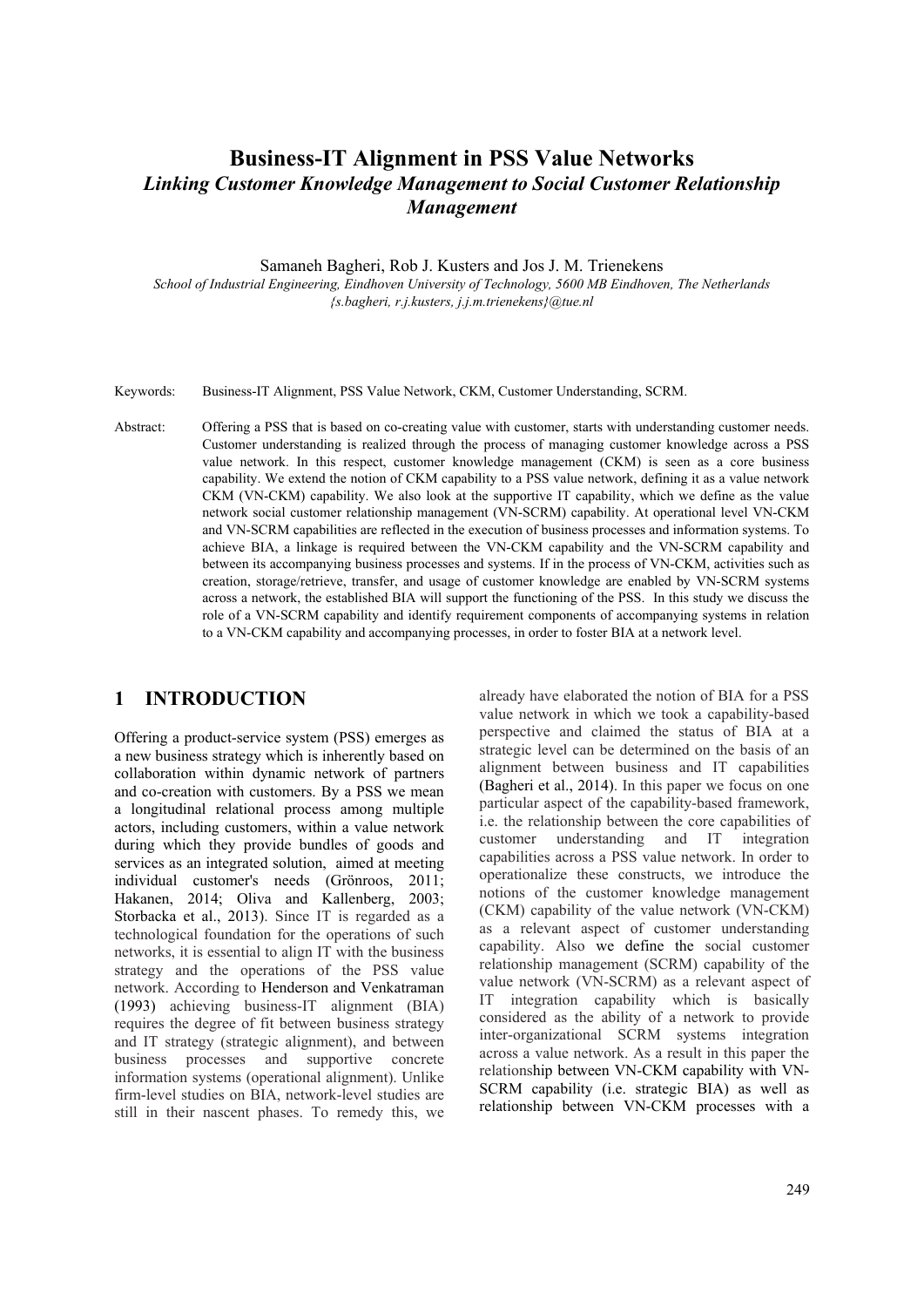VN-SCRM systems (i.e. operational BIA) will be discussed. This will lead to identification of required components of the supporting systems at a network level. Summarizing, this study aims to answer three research questions:

- 1) What are usable definitions of VN-CKM and VN-SCRM?
- 2) How can we investigate alignment at network level in the area of VN-CKM and VN-SCRM?
- 3) What are the required components of VN-SCRM systems at the network level?

This study contributes to the emerging literature on BIA research in a context of PSS value networks in twofold: Firstly, we elaborate the notions of CKM and SCRM at a network-level. Secondly, we focus at BIA by investigating the relationship between VN-SCRM and VN-CKM as one of the main aspects of BIA in the context of PSS value networks. The outline of the paper is as follows. Current work is discussed in section two. Section three describes the research approach. Section four develops definitions for VN-CKM capability and processes and for VN-SCRM capability and systems, while section five answers questions two and three. The final section presents conclusions and indicates directions for further research.

### **2 CURRENT WORK**

Customer knowledge is considered as a prerequisite for customer understanding. By acquiring and managing customer knowledge, organizations can better understand customers' characteristics, needs, and preferences (Weng et al., 2012). Customer knowledge can be classified as knowledge "for", "about", and "from" customers (Bueren et al., 2004; Salomann et al., 2005; Gebert et al., 2003; Su et al., 2006; Gibbert et al., 2002; Smith and McKeen 2005).

- (1) Knowledge "for" customers is required to satisfy knowledge needs of customers such as knowledge about products, suppliers, and markets in order to make better purchase decisions.
- (2) Knowledge "about" customers is accumulated to understand motivations of customers and to address these in a product. This includes customer history, connections, requirements, expectations, and purchasing activities (which is domain of traditional CRM systems).

(3) Knowledge "from" customers represents knowledge residing in customers. By direct interactions with customers this knowledge can be gathered to feed continuous improvement, e.g. service improvements or new product developments.

Nowadays the knowledge flow between a firm and its customers changes from a unilateral direction from firms to customers (i.e. "for", "about") or customers to firms (i.e. "from"), to a bi-directional relationship through productive dialogue and cooperation of a company with its customers for mutual benefits and joint value creation, which is called knowledge co-creation "with" customer (Buchnowska, 2011; Skotis et al., 2013; Smith and McKeen, 2005).

A customer knowledge management (CKM) capability has been introduced as a strategic capability of an organization to employ an ongoing process of creation, storage / retrieval, transfer, and usage of customer knowledge with an emphasis on a bi-directional interaction between firms and their customers to the benefit of both customer and firm (Belkahla and Triki 2011; Buchnowska, 2011; Gibbert et al., 2002; Lin, 2007; Lin et al., 2006; Skotis et al., 2013; Zhang, 2011). These processes improve a firm's ability to identify real customer needs (Belbaly et al., 2007).

While a successful CKM initiative requires support from people, processes and information systems (Khodakarami and Chan 2014; Liberona et al., 2013; Tanriverdi, 2005) we concentrate in the BIA context on the technological enabler. In this respect, customer relationship management (CRM) systems which are nowadays enhanced by social media applications- known as social CRM (SCRM) can facilitate customer knowledge processes. In fact SCRM provides greater access to customer experience and knowledge (Trainor et al., 2014). However, there is no consensus within academia on the definition of SCRM. In different definitions various perspectives are being used, such as a process, a strategy, a philosophy, a capability, and a technology-based perspectives (Faase et al., 2011; Greenberg, 2010; Küpper et al., 2014; Trainor et al., 2014; Zablah et al., 2004; Reinhold and Alt 2013). An example of a definition is: a SCRM capability is the ability of a firm to integrate traditional sale-and marketing-centric CRM systems with emergent social media applications, to engage customers in collaborative conversations and enhance customer relationships (Trainor et al., 2014). Additional features of social CRM such as social networking, two-way communication, interactive relationship,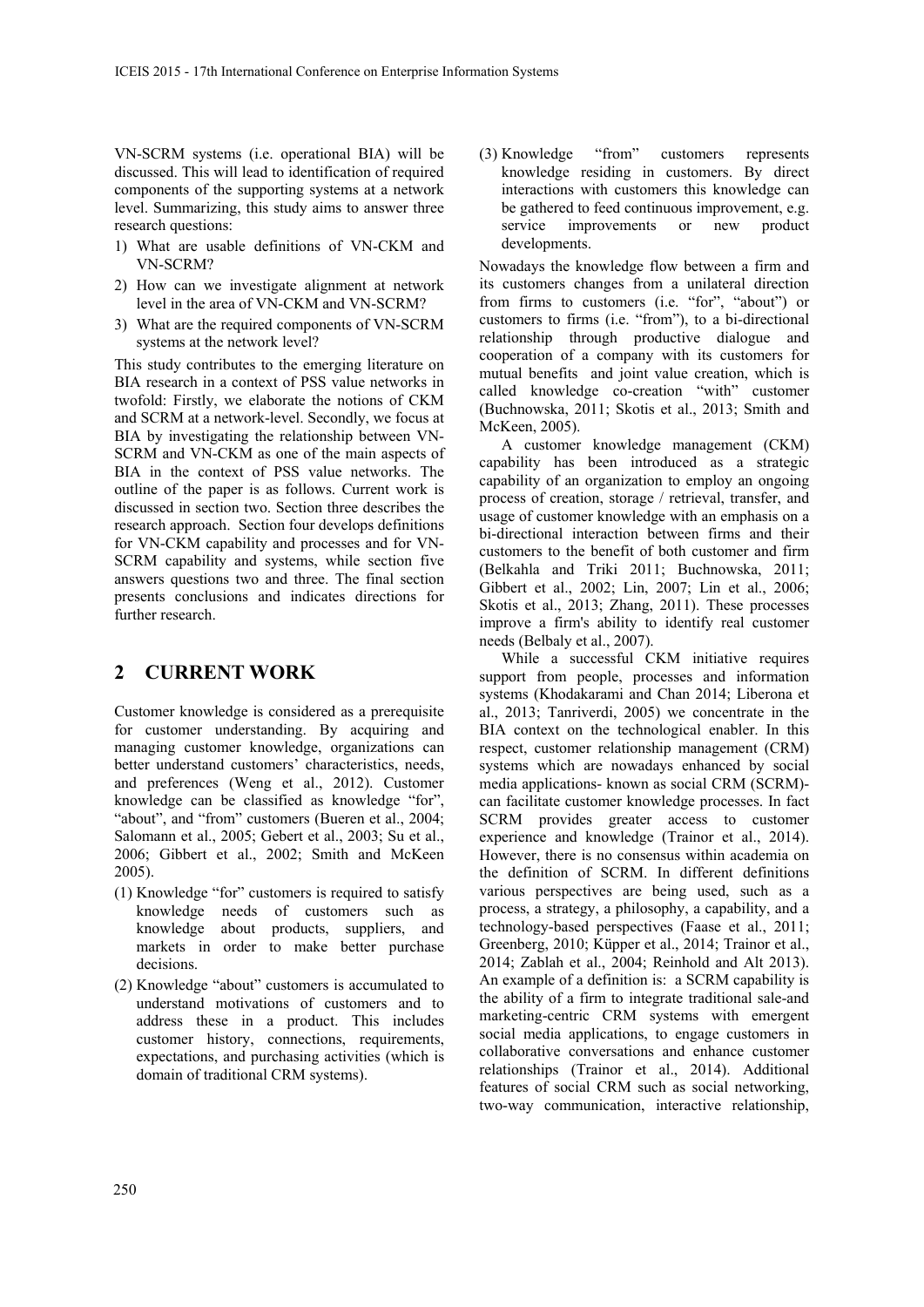and user-generated content enables a SCRM capability to provide support for the management of co-creation knowledge with customers (Kärkkäinen et al., 2011; Küpper et al., 2014; Skotis et al., 2013); (Kärkkäinen et al., 2011; Küpper et al., 2014; Skotis et al., 2013).

So far the existing theories on CKM and SCRM capabilities have been restricted to a firm-level setting, where a single firm aims to achieve a desired improvement or innovation in its products through the co-creation with customers, is not tailored to the specific situations of PSS value networks. The PSS value network is based on a customer-centric view on the co-creation of integrated solutions where multiple actors (including customers) collaborate with each other, based on their core competencies and sharing their knowledge and resources to provide customized offerings (Gebauer et al., 2013; Lusch and Webster, 2011; Peppard and Rylander, 2006). Therefore, the provision of integrated solutions requires a shared understanding of all actors about the customer problems and expectations (Hakanen and Jaakkola 2012). Moreover, solution providers are dealing with the customer process, i.e. the so-called value-in-use, and as a consequence value networks have to understand customer business activities where customers are actively involved in this process (Jaakkola and Hakanen, 2012). According to these characteristics of a PSS value network we can conclude that at a networklevel, it is necessary to take into account collaborative and relational aspects to define SCRM and CKM in order to make them applicable across the network. In doing so, we extend the notions of CKM and SCRM into the PSS value network respectively name as value network CKM (VN-CKM) and value network SCRM (VN-SCRM). In addition we will discuss the relationship between VN-SCRM and VN-CKM which will contribute to BIA literature at a network level.

# **3 RESEARCH METHODOLOGY**

This section discusses the research methodology that has been followed when answering the two research questions. While prior firm-level studies on CKM and SCRM can serve as a foundation for this research, their definitions and characteristics need modification to be applicable within a PSS value network environment. Therefore to answer the first question, a structured literature review has been carried out to derive the basic definitions of CKM and SCRM. Due to multidisciplinary nature of the

topic, journals in the field of MIS, knowledge management and marketing are reviewed by using keyword terms such as customer knowledge management, social CRM, knowledge management, customer understanding, social media, and CRM. The literature search process consists of two main activities. First a generic search was used to identify a number of well-known and well referenced authors of papers on CKM and SCRM capabilities within scientific databases. Second relevant papers were used in a backward (i.e. looking at papers cited) and forward (i.e. looking at papers citing the paper) snowball process. The search processes resulted in the collection of relevant papers which we analysed to identify the main aspects of CKM and SCRM definitions. Then, we adapted them in accordance with the identified characteristics of a PSS value network. The proposed definitions of the VN-CKM and VN-SCRM are discussed in the next section.

Regarding the second research question, to achieve BIA the incorporation of a strategic and operational level is required. While BIA at a strategic level deals with decisions regarding the key capabilities, the operational level is concerned with processes and supportive information systems (Henderson and Venkatraman 1993; Maes et al., 2000). As illustrated in figure 1 we will look at a relationship between VN-SRCM and VN-CKM capabilities at a strategic level. At an operational level these capabilities are reflected in VN-CKM processes and VN-SCRM systems, so we investigate the supports provided by different SCRM systems in VN-CKM processes.



Figure 1: Research framework on BIA.

Since both aspects of BIA have received no sufficient coverage in a PSS value network context, we review firm-level studies that will provide a basis for further discussion at a network level. Then applying the novel network-level perspectives on CKM and SCRM enables us to derive the possible linkages between the VN-SCRM capability and systems in the VN-CKM capability and processes. As a result we propose a theoretical relationship between them. Regarding strategic BIA we argue that for VN-CKM as a type of business capability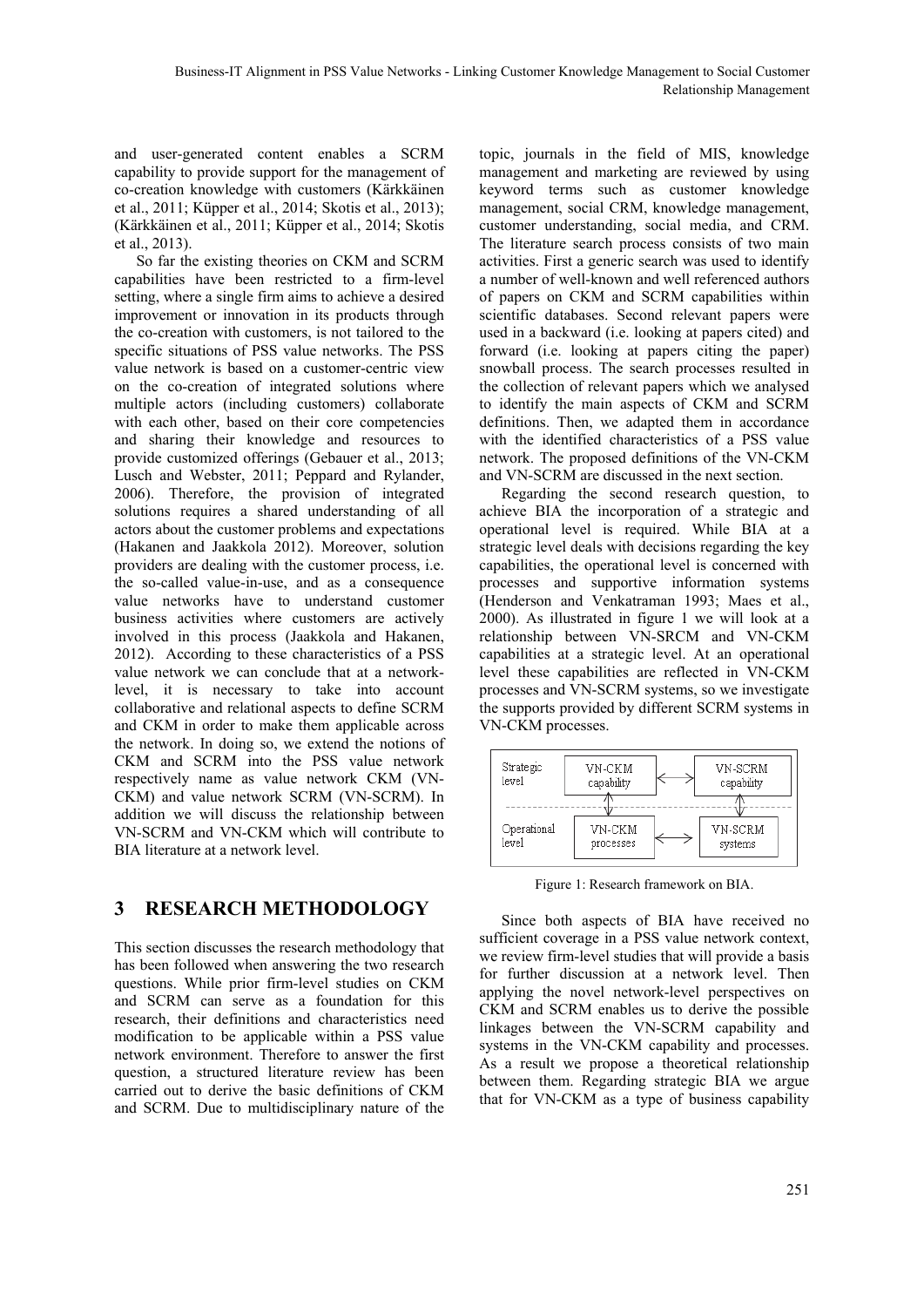the VN-SCRM capability is an appropriate IT capability. We will discuss this in detail in section five. Regarding operational BIA, we need to understand the role of VN-SCRM systems in the processes of creation, storage/retrieval, transfer, and usage of customer knowledge. If different VN-SCRM systems provide support for these processes across the value network, the established BIA results from a relationship between VN-SCRM systems and VN-CKM processes is likely to contribute to cocreating integrated solutions.

### **4 DEFINITION DEVELOPMENT**

Here we define the VN-CKM and VN-SCRM and discuss the novel aspects of our definitions.

#### **4.1 VN-CKM Capability and Process**

We define the value network customer knowledge management capability (VN-CKM) as *a strategic capability of a value network to collaboratively employ an ongoing process of creation, storage/retrieval, transfer, and usage of the value network knowledge "with" customers that is applicable across the value network with emphasis on bi-directional interaction of multiple actors with customers, to all actors and customers benefits.* This capability facilitates a shared understanding of customers' needs among actors which in turn results in the creating of superior solutions "with" customers. Comparing this with the aforementioned definition of the CKM capability at firm-level the novel aspects of our definition are:

- 1) Collaborative attempts of all actors in the CKM processes take place across the network. In fact doing joint activities is the fundamental premise of any PSS value networks.
- 2) We highlight the concept "value network knowledge with customer" which goes beyond the two-actor focus (in previous definitions of knowledge with customer) and moves to a multiactor network focus. It is derived from the productive dialogue and interaction of multiple actors with customers.
- 3) The CKM processes across the network reflect an ongoing process of learning and experience sharing of all actors with customers, in order to create a shared understanding of the customer' needs across the network which in turn reflects the customer-centric premise of a PSS value network.

To define the activities of the VN-CKM process we modified the general definitions of the knowledge management process as proposed by Alavi and Leidner (2001) in accordance with the main characteristics of a PSS value network in which all actors collaborate in such a process.

The value network customer knowledge (VN-CK) *creation activity* involves the development of new contents or replacing and updating the network's existing knowledge related to the customer, in collaboration with all actors.

The VN-CK *storage/retrieve activity*, also called the network memory, includes the process of making the customer knowledge persistent and then supporting quick access to them across the network.

The VN-CK *transfer activity* refers to the process by which the value network shares customer knowledge among actors through interactions that take place among them. This process mainly deals with problem solving process (Scherp et al. 2009) where customers or other actors get their feedback and suggestions to collaboratively solve a problem.

The VN-CK *usage activity* refers to the process of the actual usage of customer knowledge across the networks for the co-creation and the tailoring of their offerings to the specific requirements of a customer.

#### **4.2 VN-SCRM Capability and Systems**

We define the value network social customer relationship management (VN-SCRM) capability as a *capability of a value network to integrate traditional heterogeneous sale-and marketingfocused CRM applications and data with emergent social media applications and data distributed in a PSS value network to engage customers in collaborative conversations and enhance the customer relationship.* This capability enables a value network to create customer relations at a network level and support both transactional and relational customer-faced processes among actors. Comparing with the aforementioned definition of SCRM capability the novel aspect of our definition is:

This capability of a network is mainly dealing with inter-organizational SCRM systems integration at both an application and a data level (Bagheri et al., 2014). Because customer-facing activities are distributed across different actors, they have to be integrated. Moreover, integration of heterogeneous SCRM applications and data across a network is required to reach sufficient customer information exchange between actors and to support the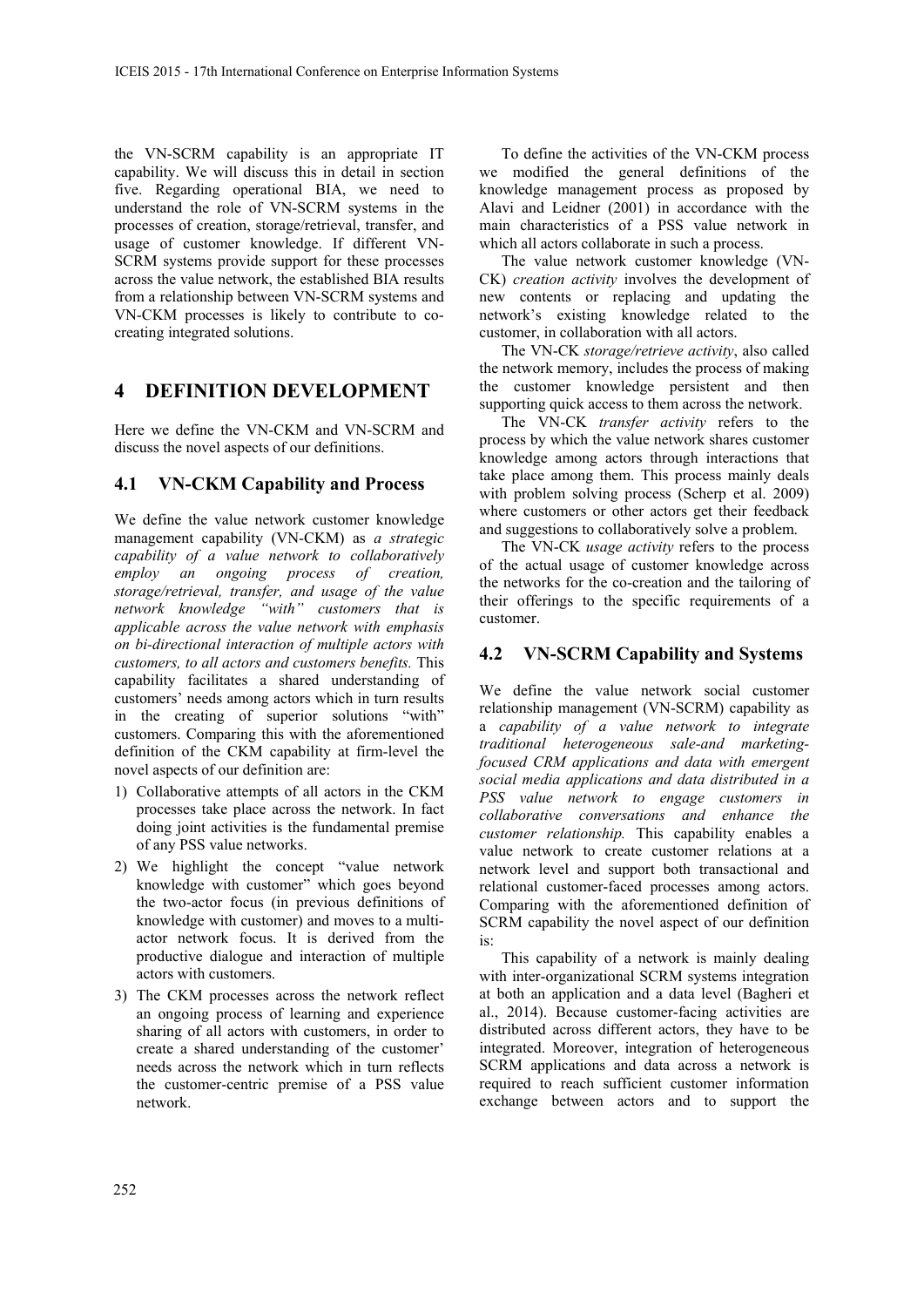collaborative customer-facing processes. As a result all actors may instantly share their data and jointly manage customer knowledge. This integration enhances the visibility of the information throughout networks which enables appropriate respond to the customer demand (Hadaya and Cassivi, 2007).

Meanwhile, derived from general categories of CRM systems we introduce three types of systems provided by the VN-SCRM capability includes analytical VN-SCRM, operational VN-SCRM, and communicative VN-SCRM systems (Gebert et al., 2002; Geib et al., 2006; Karimi et al., 2001; C.-T. Su et al., 2006; Khodakarami and Chan, 2014). While analytical VN-SCRM systems are used for the building of data warehouses and analysing both transactional and social media data among actors operational VN-SCRM systems are used for the incorporation of social media tools into crossorganizational business processes of customer service, marketing and sales activities among actors. Communicative VN-SCRM systems are generally used to manage and integrate customer interaction touch points among actors. We state that Success of the next generation SCRM systems will depend upon integration of not only social media data and applications with traditional CRM system within standalone firm but also integration of such data and applications across inter-organizational boundaries (VN-SCRM). There are several configurations and technical designs scenarios to support interorganizational information system integration. Meanwhile the interoperability of diverse SCRM application as well as data compatibility issues also need to be considered in any attempt to develop integrated SCRM systems across a PSS value networks.

## **5 ALINGING VN-CKM AND VN-SCRM**

To achieve both strategic and operational BIA here, we discuss the alignment of the VN-CKM capability and the accompanying process with the VN-SCRM capability and the accompanying systems.

Regarding strategic BIA, we argue that for the VN-CKM capability the VN-SCRM capability is an appropriate supportive IT capability. Because according to our definitions in section four, on one hand the VN-CKM as a customer-centric business capability aims to co-create customer experience, on the other hand the VN-SCRM capability as the ability of a network to integrate SCRM systems

among actors aims to facilitate customer knowledge management across the network. Such customer knowledge helps value network address customer needs in co-creation integrated solution as a desired goal of VN-CKM capability.

Regarding operational BIA, in order to understand the possible supports provided by VN-SCRM systems in the process of VN-CKM, we first briefly overview the research streams within a firm-level environment on supports provided by CRM/SCRM systems in CKM processes and support of social media tools on CKM process and knowledge management process in general which is also summarized in table 1. Regarding the contribution of CRM in CKM processes, Khodakarami and Chan (2014) investigated the relevant studies in this field and then examined the possible support provided by the different types of CRM systems, including analytical, operational and communicative systems for different types of customer knowledge. They determined the level of support that these systems provide for knowledge creation processes, as well as the type of customer knowledge that they are well suited to create, based on the systems' capabilities and functionality. Xu and Walton (2005) develop a conceptual model to show the role of analytical CRM system for customer knowledge acquisition. In the framework proposed by Ranjan and Bhatnagar (2011) the role of analytical, operational and communicative CRM systems are examined to provide support for different types of customer knowledge.The whole process of customer knowledge creation, storage, dissemination and usage is managed on the basis of the framework.

While many studies have focused on the contributions of new emerging social media tools to the knowledge management process (Panahi et al., 2012; Avram, 2006; Levy, 2009; Scherp et al., 2009), studies on the applicability of SCRM for facilitating customer knowledge process are still in progress. Since research in the field of SCRM is still in progress, previous studies have been mostly dealing with the question such as how to integrate customer-centric functionalities provided by social media applications in the traditional sales- and marketing-centric CRM system in order to get additional value of SCRM in CRM processes (Alt and Reinhold, 2012; Trainor, 2012). Skotis et al., (2013) in their conceptual work discuss on how emergent social media tools and networking technologies facilitate CKM processes with more emphasis on knowledge co-creation with customers. Chua and Banerjee (2013) by doing case study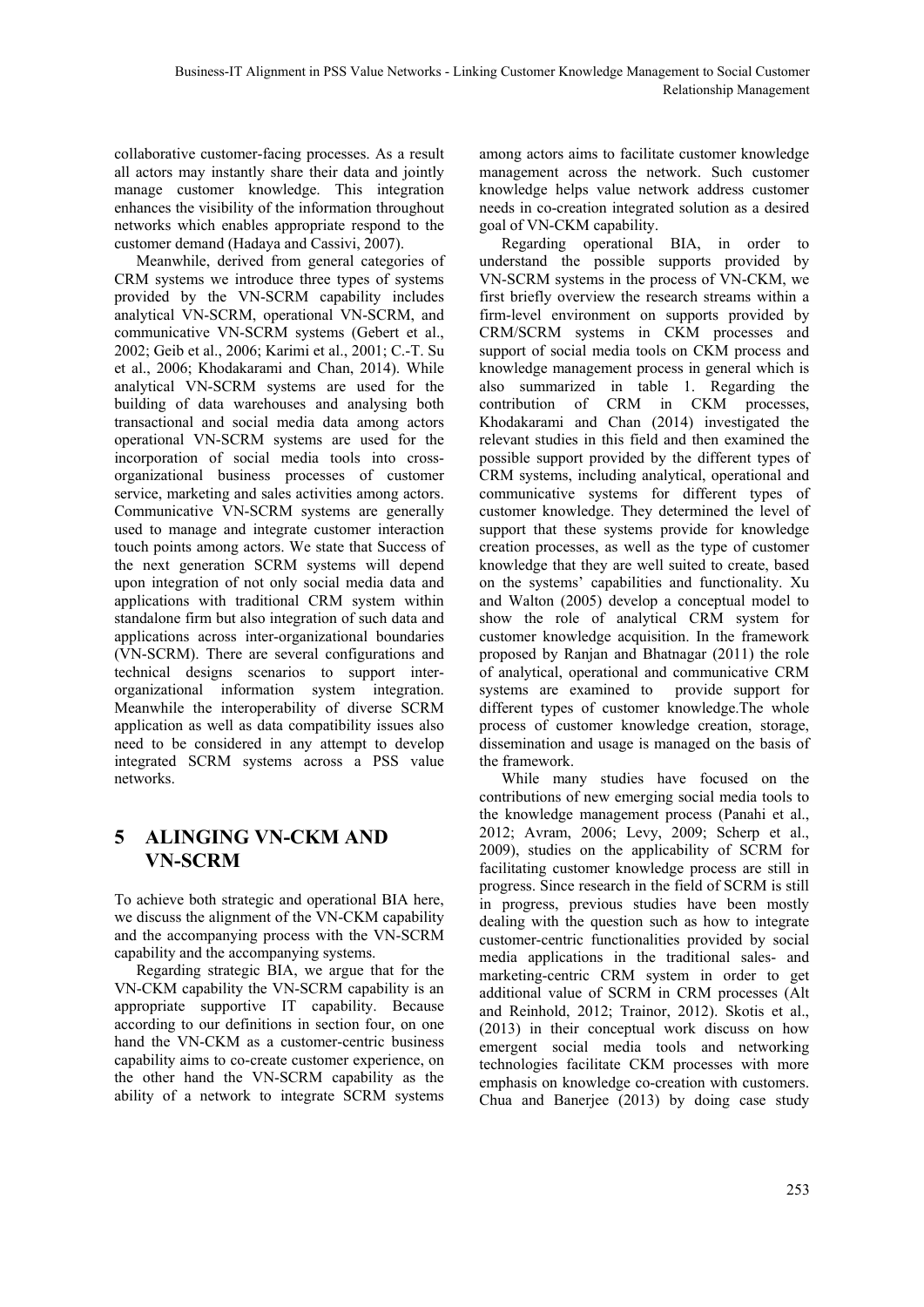| <b>Study</b>                                             | <b>Topic</b>                                                |                                                                                              |                             |                                                                              |
|----------------------------------------------------------|-------------------------------------------------------------|----------------------------------------------------------------------------------------------|-----------------------------|------------------------------------------------------------------------------|
|                                                          | <b>CRM/SCRM</b>                                             | Social media                                                                                 | KM                          | <b>CKM</b>                                                                   |
| Xu and Walton<br>(2005)                                  | <b>Analytical CRM</b>                                       | N/A                                                                                          | N/A                         | Knowledge about customer<br>acquisition                                      |
| Khodakarami and<br>Chan (2014)                           | Operational, communicative<br>and analytical CRM<br>systems | N/A                                                                                          |                             | Customer knowledge<br>creation cycle, Knowledge<br>for/from/ about customer, |
| Ranjan and<br>Bhatnagar (2011)                           | Operational, communicative<br>and analytical CRM<br>systems | N/A                                                                                          | N/A                         | Knowledge for/from/ about<br>customer,<br>CKM process                        |
| Toriani and<br>Angeloni (2011)                           | Operational, communicative<br>and analytical CRM<br>systems | N/A                                                                                          | Knowledge creation<br>cycle | N/A                                                                          |
| Panahi et al., (2012)                                    | N/A                                                         | Characteristics of social media                                                              | Tacit knowledge<br>sharing  | N/A                                                                          |
| Avram (2006); Ray<br>$(2014)$ ; Scherp et al.,<br>(2009) | N/A                                                         | Weblogs, wikis and social<br>networking applications                                         | KM process                  | N/A                                                                          |
| $C.-T.$ Su et al.,<br>(2006)                             | Operational, communicative<br>and analytical CRM<br>systems | N/A                                                                                          | N/A                         | Knowledge for/from/about<br>customer                                         |
| Zhang $(2011)$                                           | N/A                                                         | General SM applications                                                                      | N/A                         | General knowledge                                                            |
| Kärkkäinen et al.,<br>(2011)                             | N/A                                                         | General SM applications                                                                      | KM process                  | Sharing and creation of<br>customer knowledge                                |
| Skotis et al., (2013)                                    | N/A                                                         | General SM applications                                                                      | N/A                         | CKM process                                                                  |
| Chua and Banerjee<br>$(2013)$ ; Boateng<br>(2014)        | N/A                                                         | Microblog, social networking,<br>location-aware mobile system,<br>corporate discussion forum | N/A                         | Knowledge for/from/ about<br>customer                                        |
| Shang et al., (2011)                                     | N/A                                                         | Various Web 2.0 applications                                                                 | Knowledge creation<br>cycle | N/A                                                                          |
| Levy (2009)                                              | N/A                                                         | Blogs, Wikis, RSS, social<br>tagging, social networking                                      | KM theory                   | N/A                                                                          |
| Shaw et al., (2001)                                      | Analytical CRM (data<br>mining)                             | N/A                                                                                          | KM process                  | General knowledge                                                            |
| Durgam and Sinha<br>(2014)                               | <b>SCRM</b> activities                                      | N/A                                                                                          | Knowledge creation<br>cycle | General knowledge                                                            |

Table 1: Review of similar studies at firm-level setting on supports provided by CRM/SCRM systems or social media applications in KM or CKM processes.

research investigated the extent to which the use of social media can support customer knowledge management (CKM) in organizations. More recently Durgam and Sinha (2014) by conducting four case studies explain how SCRM activities can be prolific in organizational knowledge creation cycle.

These firm-level studies show that CRM/SCRM systems and social media applications provide supports for managing customer knowledge process.

We believe that the logic behind such supports after modification based on novel characteristics of PSS value network- is also applicable in the context of this research. Regarding novel aspects of VN-CKM (i.e. co-creation knowledge with customer and joint customer knowledge management activities of all actors within a dynamic and agile PSS value network environment), required components of VN-SCRM systems which aims to provide support for VN-CKM processes across the network are discussed.

*VN-CK Creation Activity:* Analytical VN-SCRM systems have to be able to analyse both structured and unstructured customer data distributed in a network in order to support the customer knowledge creation activity. Most of current analytical applications such as data mining and data warehousing are aimed at serving individual firms (Rizzi 2012). Dynamic situation of PSS value network requires innovative approaches to provide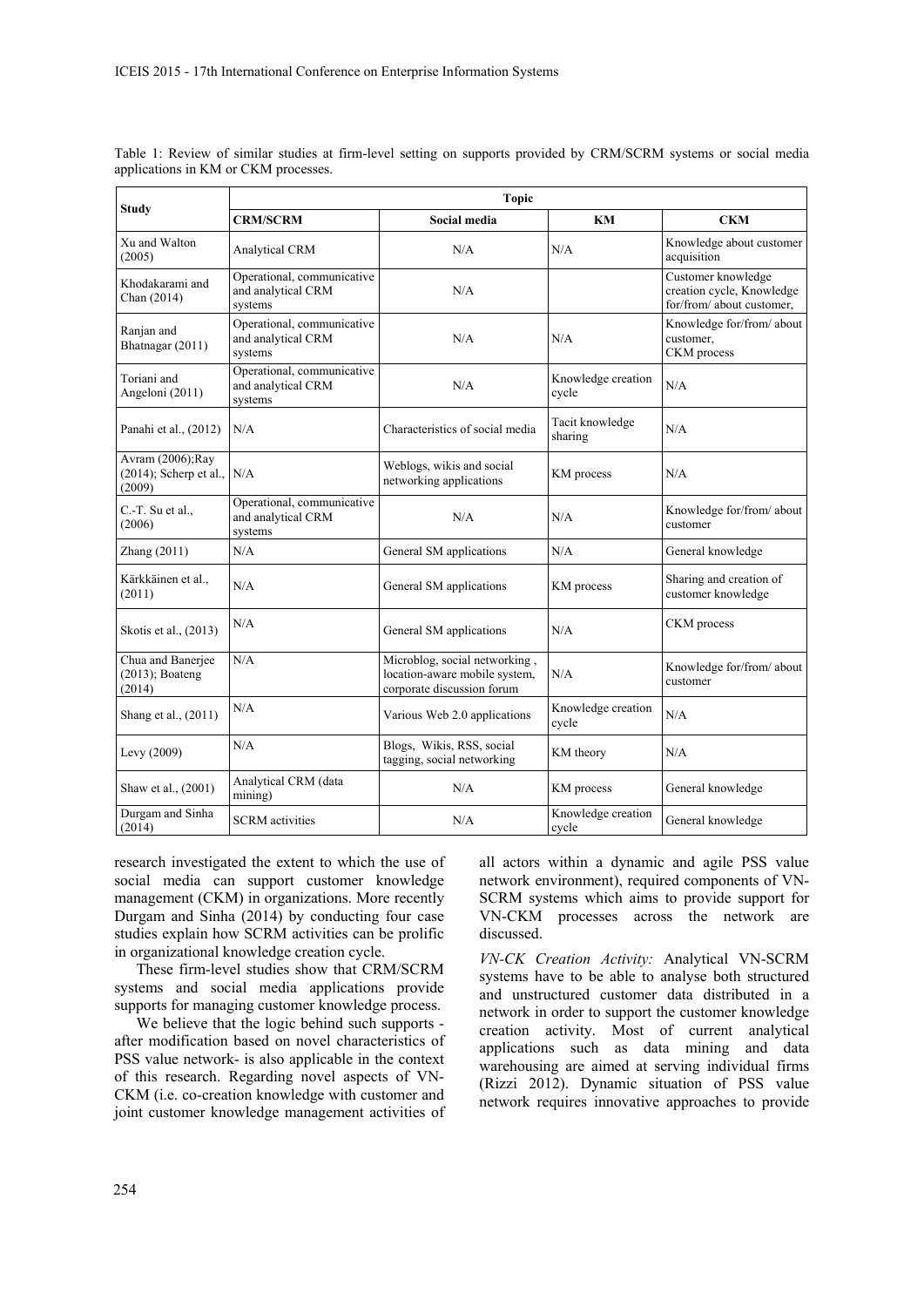integrated analytical SCRM system. We state that the development of collaborative business intelligence, such as data warehouse integration, social media monitoring and mining, sentiment analysis, text mining, and social Business Intelligence, enable analytical VN-SCRM systems to provide a collaborative basis for a customer knowledge discovery among actors. Communicative VN-SCRM systems also provide support for VN-CK creation activity if they can provide integrated customer interaction channel among actors (e.g. PSS value network social portal) through which customers can share their idea and experience and actors are able to communicate customers' needs. Thereby the integrated communicative SCRM systems across a network will support social interaction and learning, conversation, and content creation which in turn facilitate the process of collaborative customer knowledge creation among actors and also cocreation knowledge with customer.

*VN-CK Storage/Retrieve Activity:* given support for this activity, analytical and operational VN-SCRM systems have to develop integrated customer knowledge repository and shared database (both structured and unstructured data) among actors respectively. In fact the shared databases of operational VN-SCRM- that incorporate both social media and transactional data distributed in the network- provides a basis for analytical VN-SCRM to extract useful information and combine and store it in a customer knowledge repository of the network.

*VN-CK Transfer Activity:* communicative VN-SCRM systems require having rich transferring channels such as PSS value network discussion forums to offer opportunities for sharing customer knowledge and enabling involved actors to give their suggestions on customer problems and discuss on them (Scherp et al., 2009). Co-learning from customer knowledge sharing leads value networks to enhance their solution offerings.

*VN-CK Usage Activity:* analytical VN-SCRM systems require developing social network-based expert systems to facilitate customer knowledge usage by actors which in turn reflects in integrated solutions.

The above mentioned proposed components of each type of VN-SCRM systems represent basic building blocks of integrated SCRM systems across a PSS value network in order to provide support for VN-CKM processes.

# **6 CONCLUSIONS**

Business-IT alignment (BIA) can be discussed from a capability point of view. This paper seeks to provide further insights into BIA in a PSS value network environment by looking at one particular aspect of BIA, i.e. the relationship between the VN-CKM capability and accompanying processes and the VN-SCRM capability and accompanying systems. In doing so, first we elaborate the notion of VN-CKM capability as a type of business capability and its accompanying processes and the notion of VN-SCRM capability as a type of IT capability and its accompanying systems. Second, to derive BIA we looked at the relationship between VN-CKM and VN-SCRM at both a strategic and an operational level. Regarding strategic BIA, in order to achieve the desired aim of a PSS value network, i.e. cocreation integrated solution, aligning the VN-CKM capability with the VN-SCRM capability is required. At an operational level, if in the process of VN-CKM, activities such as creation, storage/retrieve, transfer, and usage of customer knowledge are enabled by integrated SCRM systems across a network, the ensuring business-IT alignment (BIA) is likely to contribute in the co-creation of solution offerings. In doing so, the required components of analytical, operational, and communicative VN-SCRM systems are defined.

This paper provides a theoretical foundation for the next step of our research in which the practical applicability of the proposed constructs, and the supports provided by VN-SCRM capability and systems in VN-CKM capability and processes will be examined through case studies. Here, we only consider strategic and operational aspects of BIA, future study should also consider structural and social aspect of BIA within such a complex context.

# **REFERENCES**

- Alavi, M. & Leidner, D. E., 2001. Review: Knowledge management and knowledge management systems: Conceptual foundations and research issues. *MIS quarterly*, pp.107–136.
- Alt, R. & Reinhold, O., 2012. Social-Customer-Relationship-Management (Social-CRM). *Wirtschaftsinformatik*, pp.1–6.
- Avram, G., 2006. At the crossroads of knowledge management and social software. *Electronic Journal of Knowledge Management*, 4(1), pp.1–10.
- Bagheri, S., Kusters, R. J. & Trienekens, J., 2014. Business-IT Alignment in PSS Value Networks: A Capability-Based Framework. In *Collaborative*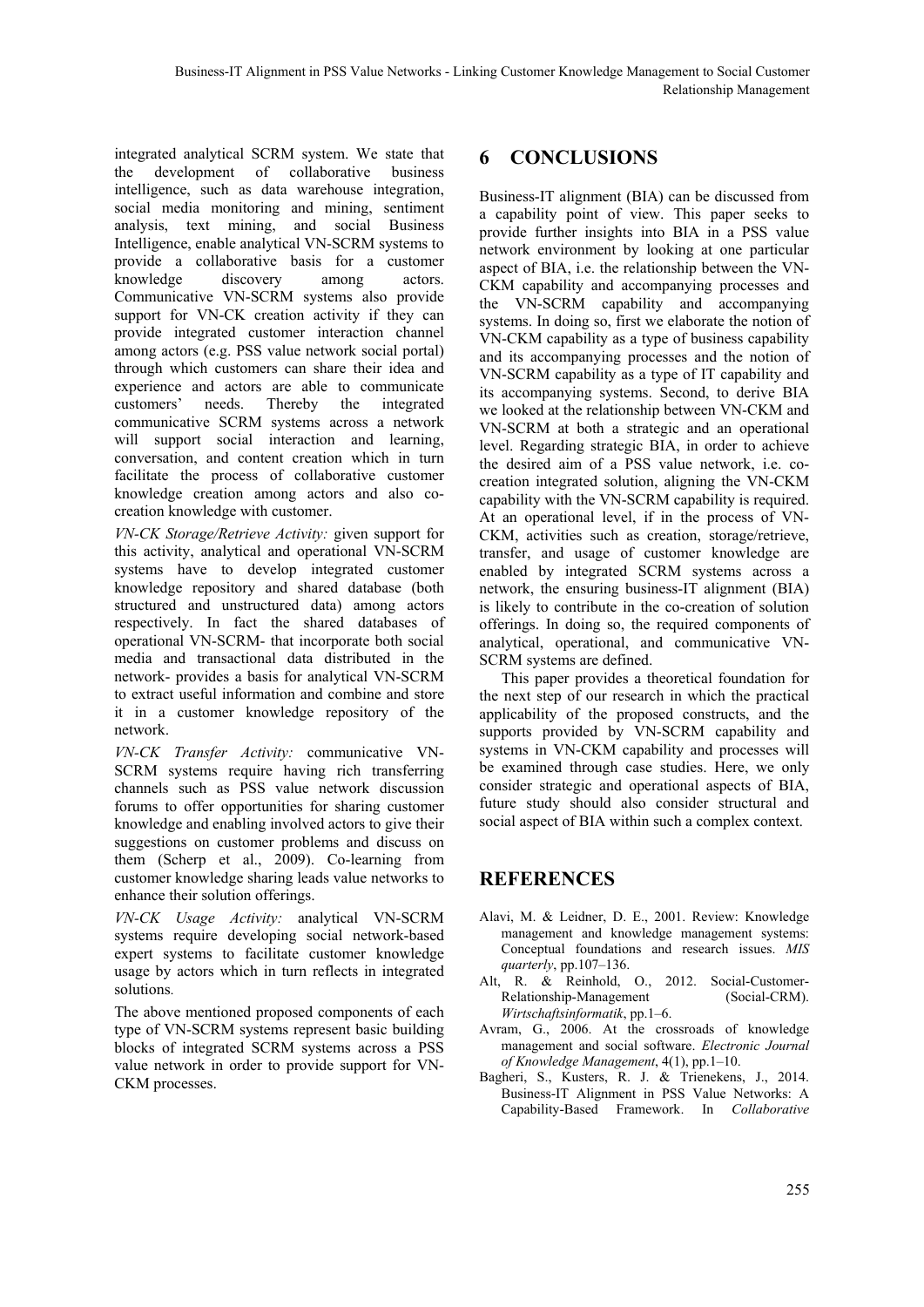*Systems for Smart Networked Environments*. Springer, pp. 273–284.

- Belbaly, N., Benbya, H. & Meissonier, R., 2007. An empirical investigation of the customer Knowledge creation impact on NPD Performance. In *System Sciences, 2007. HICSS 2007. 40th Annual Hawaii International Conference on*. p. 193a–193a.
- Belkahla, W. & Triki, A., 2011. Customer knowledge enabled innovation capability: proposing a measurement scale. *Journal of knowledge management*, 15(4), pp.648–674.
- Boateng, H., 2014. Customer knowledge management practices on a social media platform A case study of MTN Ghana and Vodafone Ghana. *Information Development*, p.0266666914554723.
- Buchnowska, D., 2011. Customer Knowledge Management Models: Assessment and Proposal. In *Research in Systems Analysis and Design: Models and Methods*. Springer, pp. 25–38.
- Bueren, A. et al., 2004. Customer knowledge management—improving performance of customer relationship management with knowledge management. In *2013 46th Hawaii International Conference on System Sciences*. p. 70172b–70172b.
- Chua, A. Y. & Banerjee, S., 2013. Customer knowledge management via social media: the case of Starbucks. *Journal of Knowledge Management*, 17(2), pp.237– 249.
- Durgam, P. & Sinha, A., 2014. Positive Disruptions Caused by SCRM Activities in the SECI process of Knowledge Creation: Insights from Four Case Studies.
- Faase, R., Helms, R. & Spruit, M., 2011. Web 2.0 in the CRM domain: defining social CRM. *International Journal of Electronic Customer Relationship Management*, 5(1), pp.1–22.
- Gebauer, H., Paiola, M. & Saccani, N., 2013. Characterizing service networks for moving from products to solutions. *Industrial Marketing Management*, 42(1), pp.31–46.
- Gebert, H. et al., 2003. Knowledge-enabled customer relationship management: integrating customer relationship management and knowledge management concepts [1]. *Journal of knowledge management*, 7(5), pp.107–123.
- Gebert, H. et al., 2002. Towards customer knowledge management: Integrating customer relationship management and knowledge management concepts. In *The Second International Conference on Electronic Business (ICEB 2002)*. pp. 296–298.
- Geib, M., Kolbe, L. M. & Brenner, W., 2006. CRM collaboration in financial services networks: a multicase analysis. *Journal of Enterprise Information Management*, 19(6), pp.591–607.
- Gibbert, M., Leibold, M. & Probst, G., 2002. Five styles of customer knowledge management, and how smart companies use them to create value. *European Management Journal*, 20(5), pp.459–469.
- Greenberg, P., 2010. The impact of CRM 2.0 on customer insight. *Journal of Business \& Industrial Marketing*, 25(6), pp.410–419.
- Grönroos, C., 2011. A service perspective on business relationships: The value creation, interaction and marketing interface. *Industrial Marketing Management*, 40(2), pp.240–247.
- Hadaya, P. & Cassivi, L., 2007. The role of joint collaboration planning actions in a demand-driven supply chain. *Industrial Management \& Data Systems*, 107(7), pp.954–978.
- Hakanen, T., 2014. Co-creating integrated solutions within business networks: The KAM team as knowledge integrator. *Industrial Marketing Management*.
- Hakanen, T. & Jaakkola, E., 2012. Co-creating customerfocused solutions within business networks: a service perspective. *Journal of Service Management*, 23(4), pp.593–611.
- Henderson, J. C. & Venkatraman, N., 1993. Strategic alignment: Leveraging information technology for transforming organizations. *IBM systems journal*,  $32(1)$ , pp.4–16.
- Jaakkola, E. & Hakanen, T., 2012. Value co-creation in solution networks. *Industrial Marketing Management*.
- Karimi, J., Somers, T. M. & Gupta, Y. P., 2001. Impact of information technology management practices on customer service. *Journal of Management Information Systems*, 17(4), pp.125–158.
- Kärkkäinen, H., Jussila, J. & Janhonen, J., 2011. Managing customer information and knowledge with social media in business-to-business companies. In *Proceedings of the 11th International Conference on Knowledge Management and Knowledge Technologies*. p. 17.
- Khodakarami, F. & Chan, Y. E., 2014. Exploring the role of customer relationship management (CRM) systems in customer knowledge creation. *Information \& Management*, 51(1), pp.27–42.
- Küpper, T. et al., 2014. Performance Measures for Social CRM: A Literature Review.
- Levy, M., 2009. WEB 2.0 implications on knowledge management. *Journal of knowledge management*, 13(1), pp.120–134.
- Liberona, D., Ruiz, M. & Fuenzalida, D., 2013. Customer Knowledge Management in the Age of Social Networks. In *7th International Conference on Knowledge Management in Organizations: Service and Cloud Computing*. pp. 353–364.
- Lin, J., 2007. An object-oriented development method for customer knowledge management information systems. *Knowledge-Based Systems*, 20(1), pp.17–36.
- Lin, Y., Su, H.-Y. & Chien, S., 2006. A knowledgeenabled procedure for customer relationship management. *Industrial Marketing Management*, 35(4), pp.446–456.
- Lopez-Nicolas, C. & Molina-Castillo, F. J., 2008. Customer Knowledge Management and E-commerce: The role of customer perceived risk. *International Journal of Information Management*, 28(2), pp.102– 113.
- Lusch, R. F. & Webster, F. E., 2011. A stakeholderunifying, cocreation philosophy for marketing. *Journal of Macromarketing*, 31(2), pp.129–134.